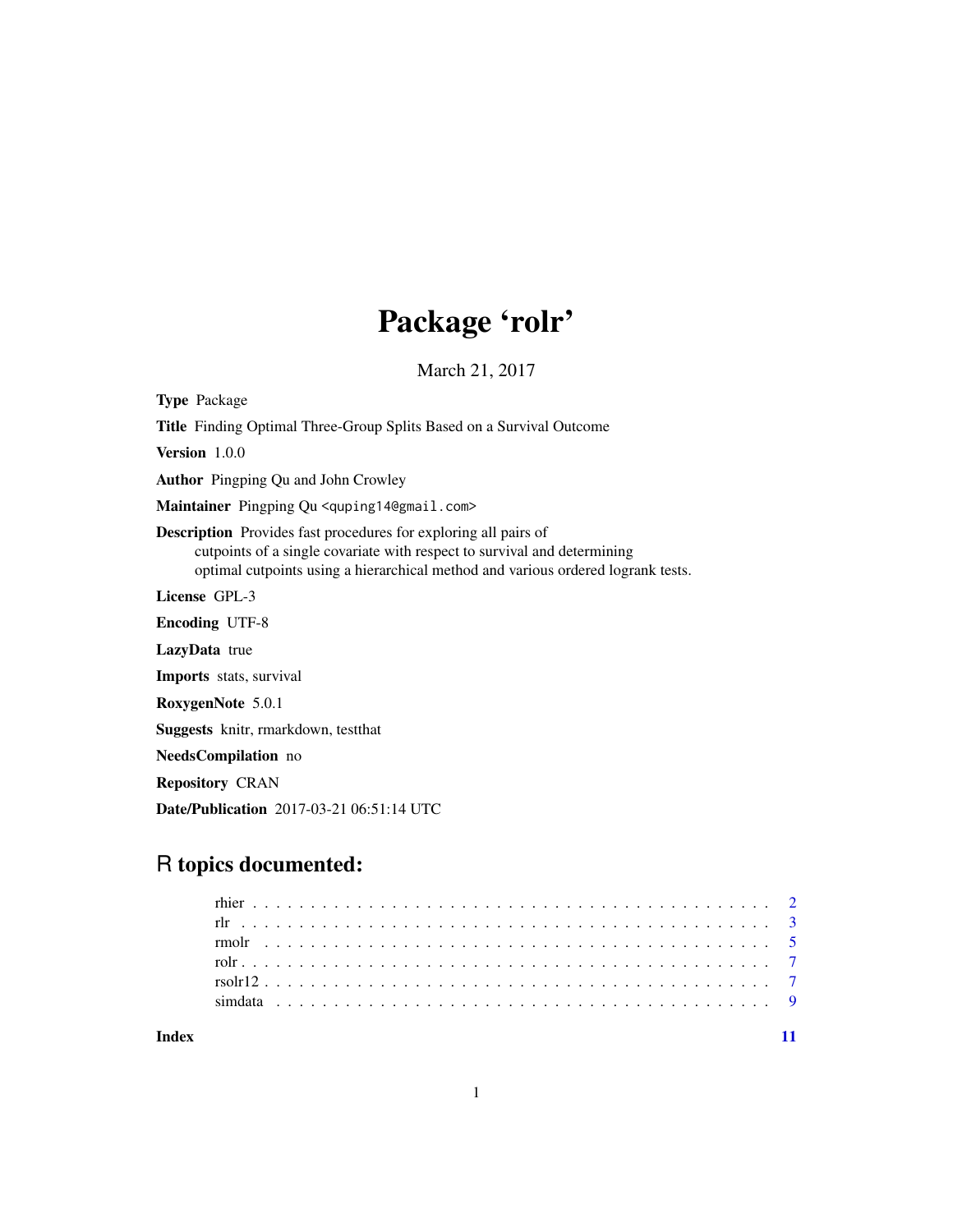<span id="page-1-1"></span><span id="page-1-0"></span>

#### Description

Using a hierarchical method, rhier is used to find two optimal cutpoints to divide the entire dataset into three groups based on a continuous covariate and a survival outcome. Making use of the running logrank test (r1r), the method first identifies an optimal cutpoint that gives the largest logrank statistic to split into two groups, and then repeats the process in each of the resulting groups to find additional two cutpoints. It then takes the cutpoint that gives the larger test statistic between the two as the second optimal cutpoint.

#### Usage

rhier(times, status,  $x$ , ns = 15, alt = "decrease", method = "approximate")

#### **Arguments**

| times        | Survival outcome.                                                                                                                             |
|--------------|-----------------------------------------------------------------------------------------------------------------------------------------------|
| status       | Censoring indicator which takes 1 when an event occurs at end of study and 0<br>otherwise.                                                    |
| $\mathsf{x}$ | A continuous covariate.                                                                                                                       |
| ns           | Minimum number of subjects in each group after dichotomizing the covariate.                                                                   |
| alt          | A character that takes either "decrease" or "increase" to represent a positive<br>or negative association between the covariate and survival. |
| method       | A character that takes either "approximate" or "exact" where an approximate<br>or exact method will be used.                                  |

#### Value

Returns a list with one element being the two optimal cutpoints obtained.

#### References

See main package help page.

#### See Also

[rsolr12](#page-6-1), [rmolr](#page-4-1)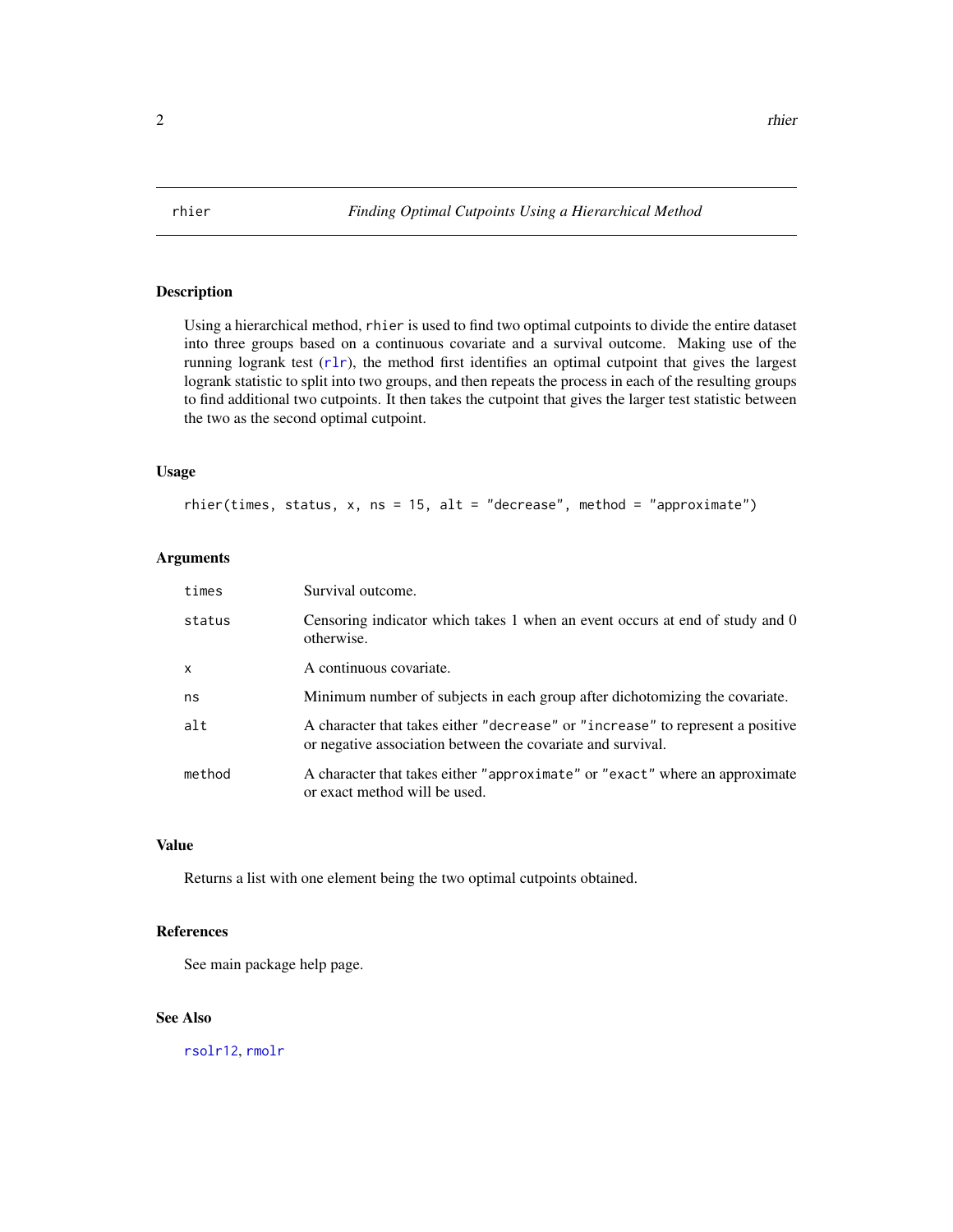#### Examples

library(rolr)

```
#simulate data with true underlying cutpoints and hazard goes up as covariate goes up
d=simdata(nn = 150, hr = c(1, 2, 3), hazard.func = "step",
         props=c(1/3, 1/3, 1/3), censoring.rate = 0)
#finding optimal cutpoints using alt = 'decrease' option
res=rhier(times=d$times, status=d$status, x=d$x, ns=15, alt='decrease')
#do it again using alt = 'increase', the results are the same as earlier
#because it doesn't matter what you choose for the alt option
res2=rhier(times=d$times, status=d$status, x=d$x, ns=15, alt='increase')
```
<span id="page-2-1"></span>rlr *Calculating Running Logrank Test*

#### **Description**

rlr is used to calculate a logrank test for every two groups obtained from dichotomizing a continuous covariate x at a particular point. It will examine all values in x except the first and last ns points.

#### Usage

```
rlr(times, status, x, ns = 15, trend = "decrease", method = "approximate")
```
#### Arguments

| times        | Survival outcome.                                                                                                                                  |
|--------------|----------------------------------------------------------------------------------------------------------------------------------------------------|
| status       | Censoring indicator which takes 1 when an event occurs at the end of a study<br>and 0 otherwise.                                                   |
| $\mathsf{x}$ | A continuous covariate.                                                                                                                            |
| ns           | Minimum number of subjects in each group, whether it is the group with $x <$ cutpoint,<br>or the group with $x \geq 0$ cutpoint.                   |
| trend        | A character that takes either "decrease" or "increase" to represent a positive<br>or negative relationship between the covariate and survival.     |
| method       | A character that takes either "approximate" or "exact" where an approximate<br>or exact method will be used to calculate the running logrank test. |

#### Details

When the association is positive, that is, larger covariate values leading to worse survival, and you enter trend = "decrease", the test statistics will be positive, but if you enter trend = "increase" the test statistics will be negative. Opposite is true when the association is negative. You want to make sure to enter the option so that the resulting test statistics are positive.

<span id="page-2-0"></span> $r \ln \frac{3}{2}$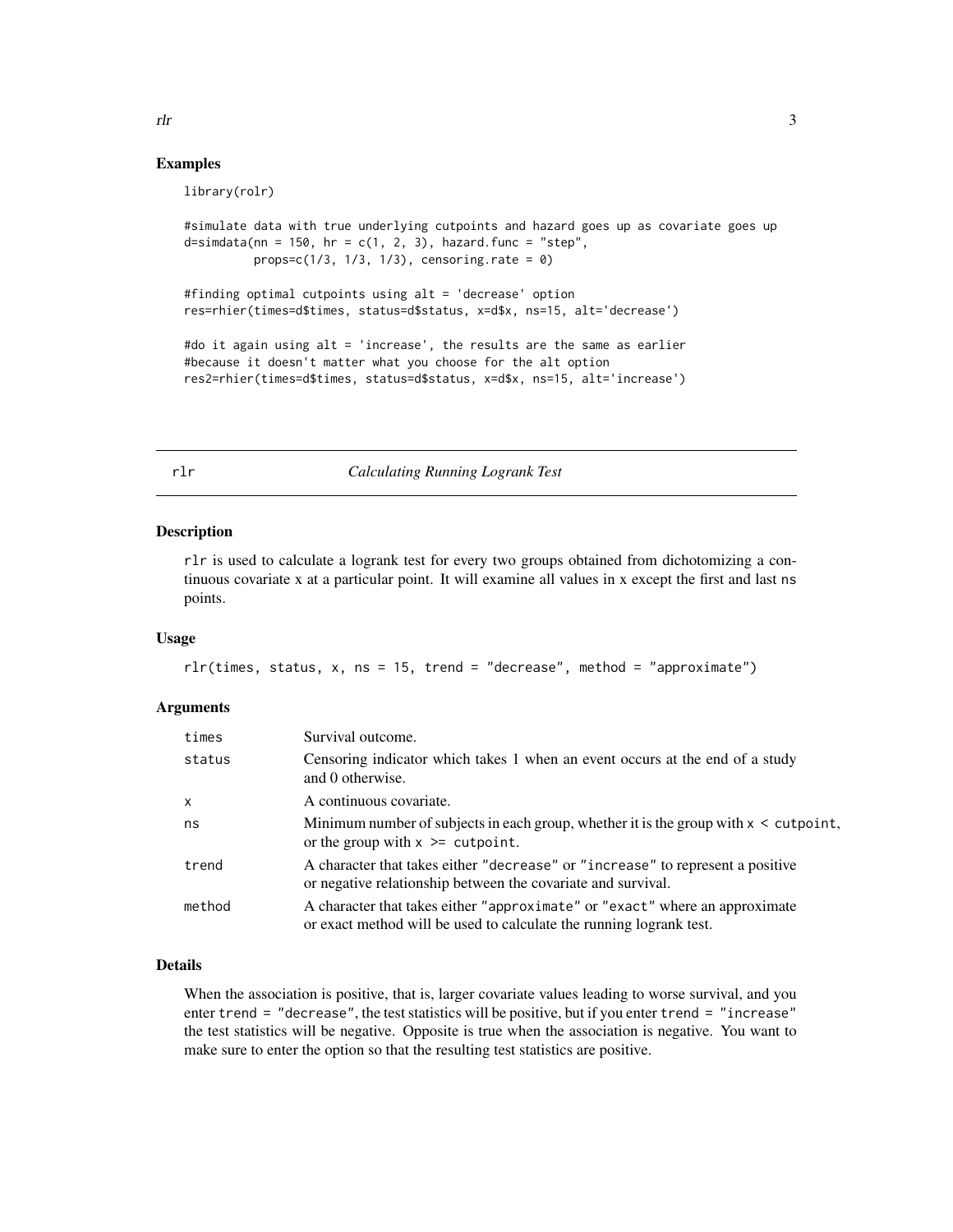#### Value

A matrix of four columns as the following -

xcutoff - All cutpoints that have been used to dichotomize the sample (that is, all values of the covariate x except the first and last ns points)

L - Numerators of the logrank z tests for all cutpoints considered.

V - Denominators of the logrank z tests for all cutpoints considered.

logrank.stat - The logrank z tests for all cutpoints considered.

#### References

See main package help page.

#### Examples

library(rolr)

##### -------- Example 1

```
#simulate survival where hazard increases as covariate increases
d=simdata(nn = 150, hr.linear = 2, hazard.func = "linear", censoring.rate = 0)
```

```
#using trend = 'decrease', the test statistics are positive, which is good
res=rlr(times=d$times, status=d$status, x=d$x, ns=15, trend='decrease')
head(res)
```

```
#do it again with trend = 'increase', now the test statistics are negative.
#So you want to switch to trend='decrease'.
res2=rlr(times=d$times, status=d$status, x=d$x, ns=15, trend='increase')
head(res2)
```

```
#Note that the test statistics are the same except the signs
res[,'logrank.stat']+res2[,'logrank.stat']
```

```
#do it with exact method, how close is it to the approximate method?
res3=rlr(times=d$times, status=d$status, x=d$x, ns=15, trend='decrease',
        method="exact")
cor(res[,'logrank.stat'], res3[,'logrank.stat'])
```
##### -------- Example 2

```
#Simulate survival where hazard decreases as covariate increases
d=simdata(nn = 150, hr.linear = 1/3, hazard.func = "linear", censoring.rate = 0)
```
#using trend = 'decrease', and the test statistics are negative, which #is not good res=rlr(times=d\$times, status=d\$status, x=d\$x, ns=15, trend='decrease') head(res)

```
#do it again with trend = 'increase', now the test statistics are positive,
#which is good
```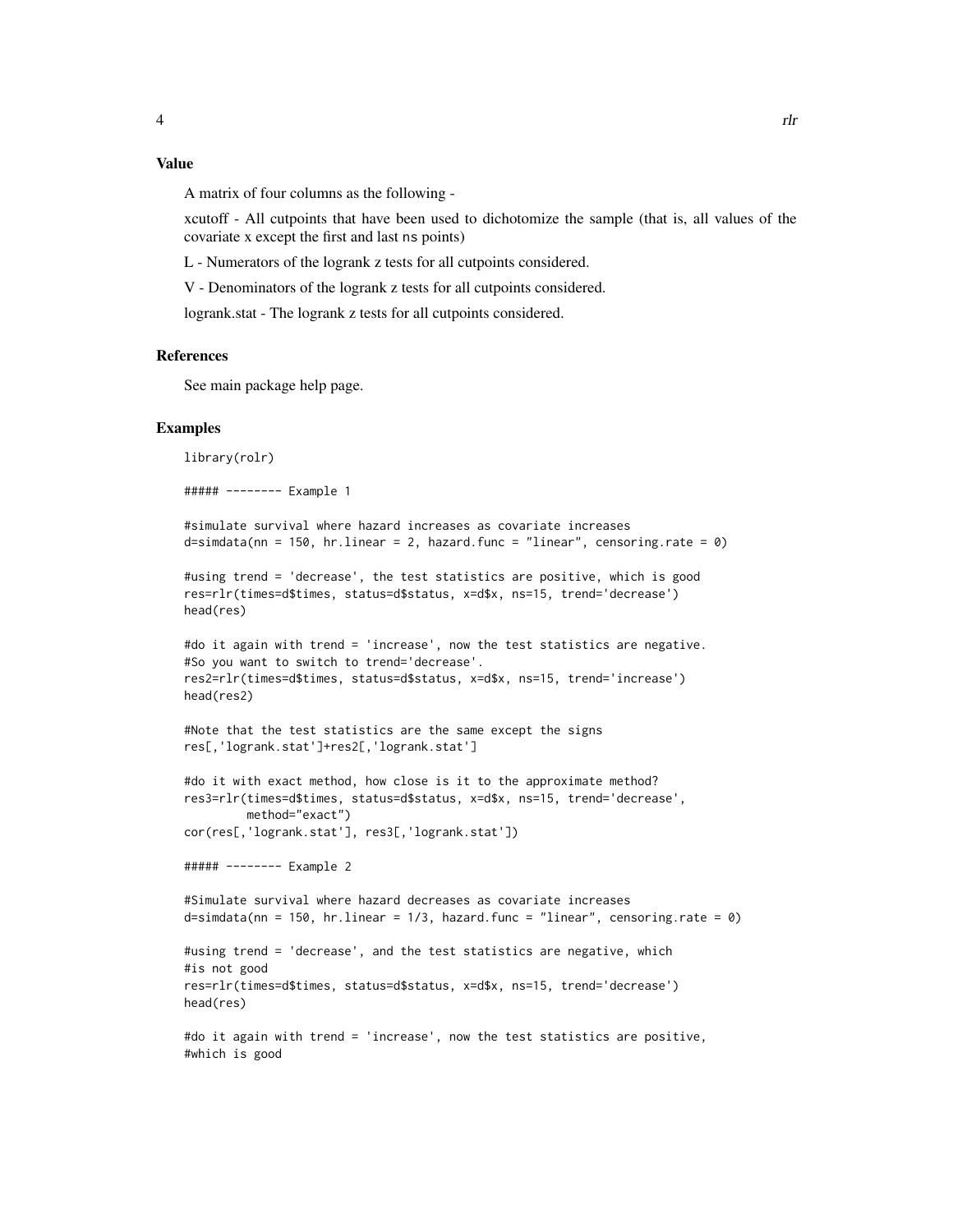#### <span id="page-4-0"></span>rmolr 5

```
res2=rlr(times=d$times, status=d$status, x=d$x, ns=15, trend='increase')
head(res2)
#Note that the test statistics are the same except the signs
res[,'logrank.stat']+res2[,'logrank.stat']
#do it with exact method, how close is it to the approximate method?
res3=rlr(times=d$times, status=d$status, x=d$x, ns=15, trend='increase',
        method="exact")
cor(res[,'logrank.stat'], res3[,'logrank.stat'])
```
<span id="page-4-1"></span>

| rmolr | Finding Optimal Cutpoints Using Modified Ordered Logrank (MOL) |  |  |  |
|-------|----------------------------------------------------------------|--|--|--|
|       | Tests                                                          |  |  |  |

#### Description

Using the modified ordered logrank test (MOL), the rmolr function finds two optimal cutpoints to divide the entire dataset into three groups based on a continuous covariate and a survival outcome. It is a fast procedure that makes use of the running logrank test  $(r\ln r)$  to improve on computing speed.

#### Usage

```
rmolr(times, status, x, ns = 15, alt = "decrease", method = "approximate")
```
#### Arguments

| times        | Survival outcome.                                                                                                                             |
|--------------|-----------------------------------------------------------------------------------------------------------------------------------------------|
| status       | Censoring indicator which takes 1 when an event occurs at end of study and 0<br>otherwise.                                                    |
| $\mathsf{x}$ | A continuous covariate.                                                                                                                       |
| ns           | Minimum number of subjects in each group after dichotomizing the covariate.                                                                   |
| alt          | A character that takes either "decrease" or "increase" to represent a positive<br>or negative association between the covariate and survival. |
| method       | A character that takes either "approximate" or "exact" where an approximate<br>or exact method will be used.                                  |

#### Details

When the true association is positive, that is, larger covariate values lead to worse survival, and you enter  $alt = "decrease",$  the test statistics will be positive, but if you enter trend  $= "increase"$ the test statistics will be negative. Opposite is true when the true association is negative. You want to make sure to enter the option so that the resulting test statistics are positive.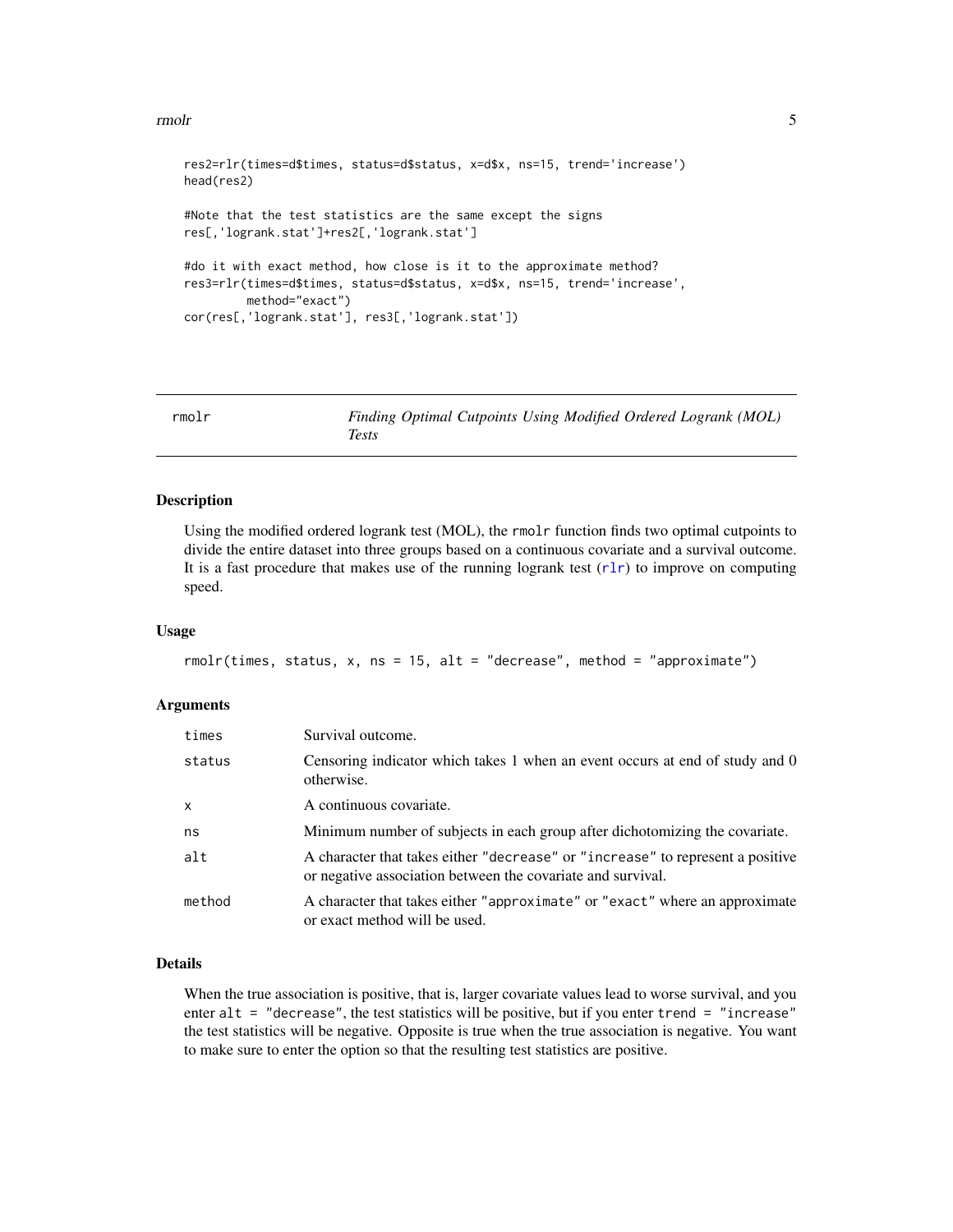#### <span id="page-5-0"></span>Value

Returns a list with two elements, with the first being the test statistics for all cutpoints considered and the second being the best splits from the MOL tests.

#### References

See main package help page.

#### See Also

[rsolr12](#page-6-1), [rhier](#page-1-1)

#### Examples

```
library(rolr)
##### -------- Example 1
```

```
#simulate data with true cutpoints and hazard goes up as covariate goes up
d=simdata(nn = 150, hr = c(1, 2, 3), hazard.func = "step",props=c(1/3, 1/3, 1/3), censoring.rate = 0)
```

```
#using alt = 'decrease', the test statistics are positive, so the results
#are correct.
res=rmolr(times=d$times, status=d$status, x=d$x, ns=15, alt='decrease')
names(res)
```

```
#do it again using alt = 'increase', now the test statistics are negative
#so the results are not right. So you have to switch back to alt='decrease'
#to get positive statistics and the correct optimal cutpoints here.
res2=rmolr(times=d$times, status=d$status, x=d$x, ns=15, alt='increase')
names(res2)
```

```
##### -------- Example 2
```
#Simulate data with true cutpoints and hazard goes down as covariate goes up d=simdata(nn = 150, hr =  $c(3, 2, 1)$ , hazard.func = "step",  $props=c(1/3, 1/3, 1/3)$ , censoring.rate = 0)

```
#using alt = 'decrease', the test statistics are negative and so the results
#are not right.
res=rmolr(times=d$times, status=d$status, x=d$x, ns=15, alt='decrease')
res[['best.splits.molr']]
```

```
#do it again using alt = 'increase', now the test statistics are positive
#and thus the results are correct.
res2=rmolr(times=d$times, status=d$status, x=d$x, ns=15, alt='increase')
res2[['best.splits.molr']]
```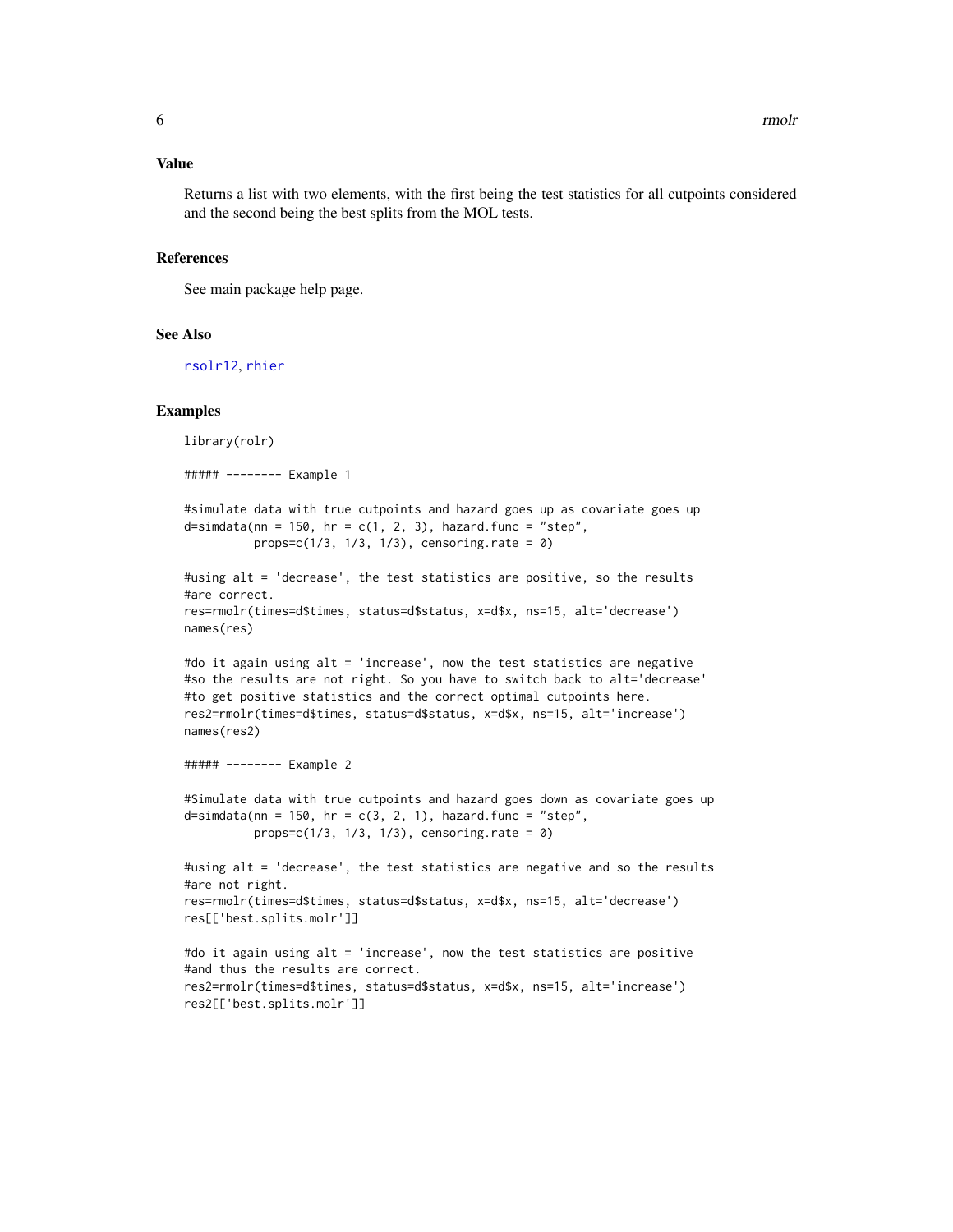<span id="page-6-0"></span>rolr *rolr: A package for computing optimal three-group splits based on a continuous covariate and a survival outcome using ordered logrank tests (OLR)*

#### Description

The rolr package provides three main functions, [rsolr12](#page-6-1), [rmolr](#page-4-1), and [rhier](#page-1-1), for fast computation of three-group optimal cutpoints using two simple OLR tests, a modified OLR test, and a hierarchical method, respectively.

#### Author(s)

Pingping Qu and John Crowley

#### References

Crowley J., Mitchell A., Qu P., Morgan G. and Barlogie B. Optimal three group splits based on a survival outcome. In: Frontiers of Biostatistical Methods and Applications in Clinical Oncology, 2017.

Liu P. Y. and Tsai W. Y. A modified logrank test for censored survival data under order restrictions. Statistics and probablility Letters 41:57-63, 1999.

Liu P. Y., Tsai W. Y. and Wolf, M. Design and analysis for survival data under order restrictions with a modified logrank test. Statistics in medicine 17:1469-1479, 1998.

Crowley J., LeBlanc M., Gentleman R. and Salmon, S. Exploratory methods in survival analysis. In: IMS Laecture Notes 27:55-77, 1995.

LeBlanc M. and Crowley J. Survival trees by goodness of split. Journal of the American Statistical Association 88:457-467, 1993.

Liu P. Y., Greeen S., Wolf M. and Crowley J. Testing against ordered alternatives for censored survival data. Journal of the American Statistical Association 88:163-160, 1993.

Crowley J. Some extensions of the logrank test. In: Medical Informatics. D. A. B. Lindberg and P. L. Reicherts, Eds. Lecture Notes 4:213-223, 1979.

<span id="page-6-1"></span>

| rsolr12 |       | Finding Optimal Cutpoints Using Simple Ordered Logrank (SOL) |  |  |  |
|---------|-------|--------------------------------------------------------------|--|--|--|
|         | Tests |                                                              |  |  |  |

#### Description

Using two simple ordered logrank tests (SOL-1 and SOL-2), the rsolr12 function finds two optimal cutpoints to divide the entire dataset into three groups based on a continuous covariate and a survival outcome. It is a fast procedure that makes use of the running logrank test  $(r\ln r)$  to improve on computing speed.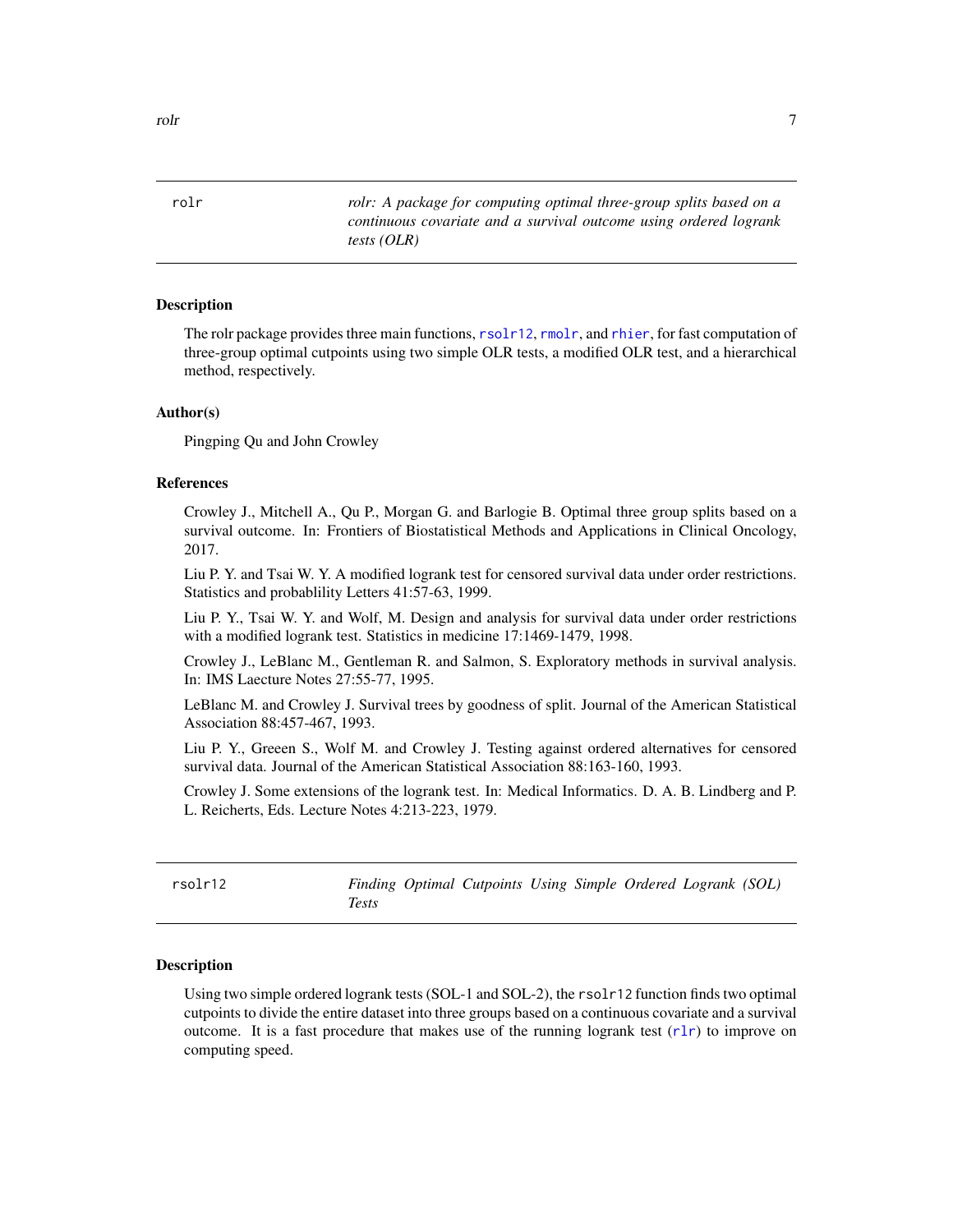#### <span id="page-7-0"></span>Usage

```
rsolr12(times, status, x, ns = 15, alt = "decrease",
 method = "approximate")
```
#### Arguments

| times  | Survival outcome.                                                                                                                             |
|--------|-----------------------------------------------------------------------------------------------------------------------------------------------|
| status | Censoring indicator which takes 1 when an event occurs at end of study and 0<br>otherwise.                                                    |
| x      | A continuous covariate.                                                                                                                       |
| ns     | Minimum number of subjects in each group after dichotomizing the covariate.                                                                   |
| alt    | A character that takes either "decrease" or "increase" to represent a positive<br>or negative association between the covariate and survival. |
| method | A character that takes either "approximate" or "exact" where an approximate<br>or exact method will be used.                                  |

#### Details

When the association is positive, that is, larger covariate values leading to worse survival, and you enter alt = "decrease", the test statistics will be positive, but if you enter trend = "increase" the test statistics will be negative. Opposite is true when the association is negative. You want to make sure to enter the option so that the resulting test statistics are positive.

#### Value

Returns a list with three elements, the first one being the test statistics for all cutpoints considered (except the first and last ns points), and the second and third elements being the best splits obtained from using the SOL-1 and SOL-2 tests.

#### References

See main package help page.

#### See Also

[rmolr](#page-4-1), [rhier](#page-1-1)

#### Examples

```
library(rolr)
##### -------- Example 1
#simulate data with 2 underlying true cutpoints and hazard goes up as x goes up
d=simdata(nn = 150, hr = c(1, 2, 3), hazard.func = "step",props = c(1/3, 1/3, 1/3), censoring.rate = 0)
#using alt = 'decrease', the test statistics are positive, so it is good
```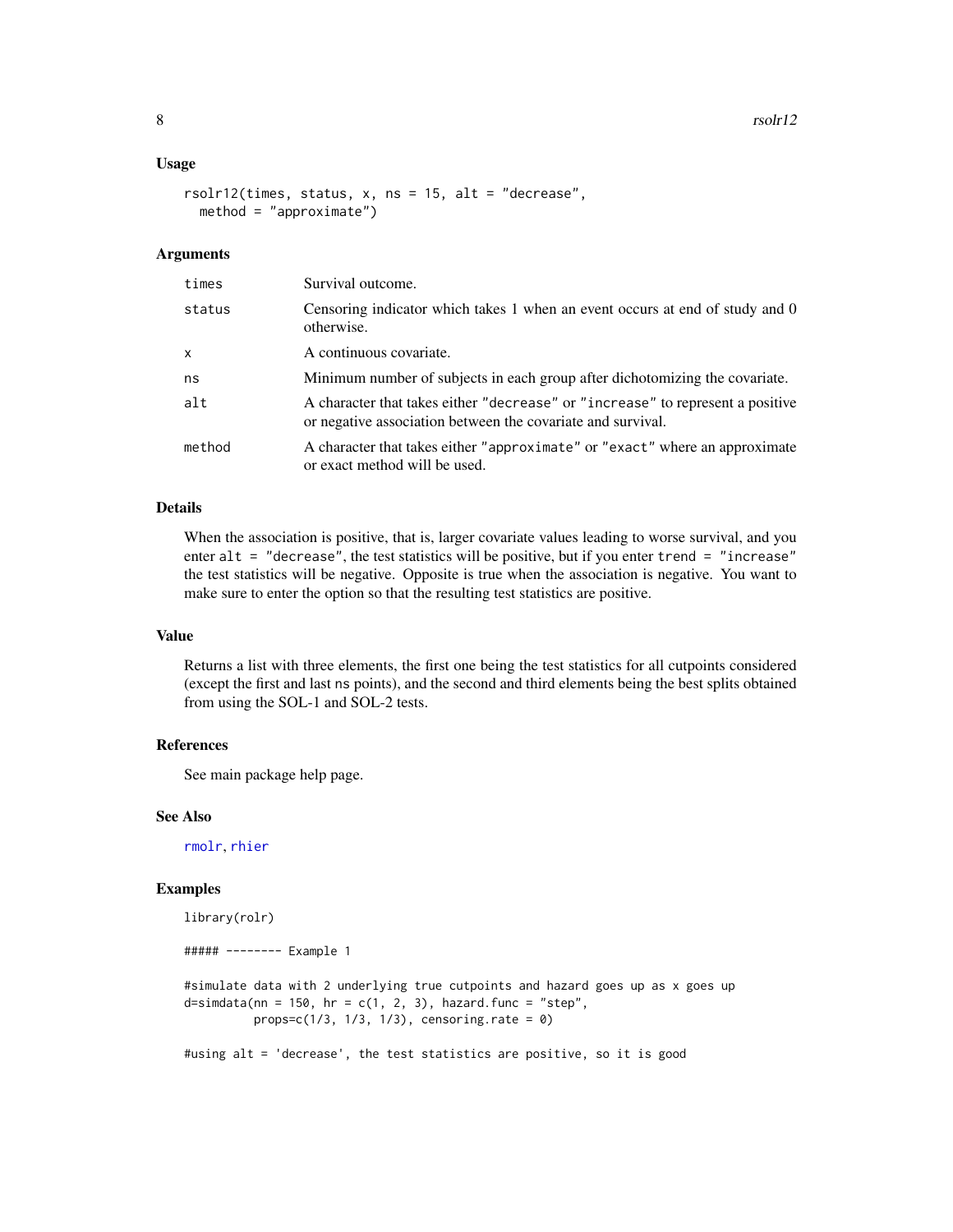#### <span id="page-8-0"></span>simdata 9

```
res=rsolr12(times=d$times, status=d$status, x=d$x, ns=15, alt='decrease')
names(res)
res[['best.splits.solr1']]
res[['best.splits.solr2']]
#do it again using alt = 'increase', now the test statistics are negative and
#so the results are not right. So you have to switch back to alt='decrease' to
#get positive statistics and the correct optimal cutpoints here.
res2=rsolr12(times=d$times, status=d$status, x=d$x, ns=15, alt='increase')
res2[['best.splits.solr1']]
res2[['best.splits.solr2']]
##### -------- Example 2
#simulate data with true cutpoints and hazard goes down as covariate goes up
d=simdata(nn = 150, hr = c(3, 2, 1), hazard.func = "step",props=c(1/3, 1/3, 1/3), censoring.rate = 0)
#using alt = 'decrease', the test statistics are negative (so the results
#are not right).
res=rsolr12(times=d$times, status=d$status, x=d$x, ns=15, alt='decrease')
res[['best.splits.solr1']]
res[['best.splits.solr2']]
#do it again using alt = 'increase', now it is right
res2=rsolr12(times=d$times, status=d$status, x=d$x, ns=15, alt='increase')
res2[['best.splits.solr1']]
res2[['best.splits.solr2']]
```
simdata *Simulating Survival Times as Functions of a Single Covariate*

#### Description

simdata is used to simulate survival data from an exponential distribution. When the hazard function is a step function, we assume 3 underlying groups obtained by applying two cutpoints x1 and x2 to the covariate so that group 1 is  $x \le x1$ , group 2 is  $x \ge -x1$  and  $x \le x2$ , and group 3 is  $x \geq x$ . The hazard is a function of the covariate x simulated from a uniform distribution from [0, 2]; it can be either a linear function, a step function (with three groups), or a constant (in which case no association exists between the covariate and survival).

#### Usage

```
simdata(nn = 300, const = 365, hr = c(1, 2, 3), hru = 3,props = c(1/3, 1/3, 1/3), hazard.func = "step", censoring.rate = 0,
  seed = 1)
```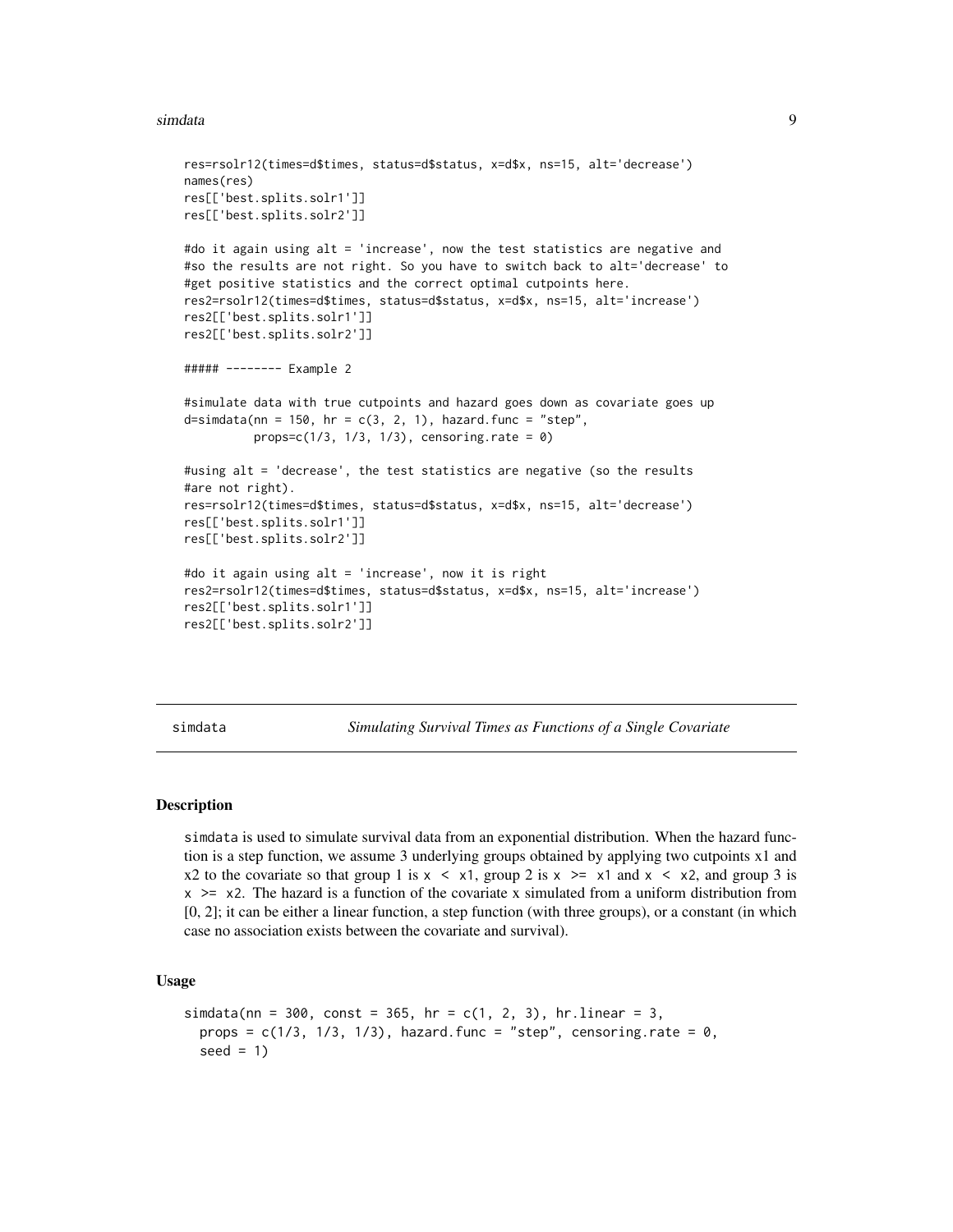#### Arguments

| nn          | Sample size.                                                                                                                                                                                                                                                                                                    |
|-------------|-----------------------------------------------------------------------------------------------------------------------------------------------------------------------------------------------------------------------------------------------------------------------------------------------------------------|
| const       | A constant that all of the hazard functions will be divided by. The bigger it is,<br>the longer the survival times will be. Default is 365.                                                                                                                                                                     |
| hr          | A three-element vector representing the hazards for each of the groups 1 to 3<br>when the hazard. func $=$ "step".                                                                                                                                                                                              |
| hr.linear   | A scalar representing the hazard ratio when the covariate increases by one unit.<br>This is used with hazard. func $=$ "linear".                                                                                                                                                                                |
| props       | A three-element vector representing the proportions of groups 1 to 3 when<br>hazard.func = $"step".$                                                                                                                                                                                                            |
| hazard.func | A character that can take either 'step', 'linear', or 'none' to represent a<br>step, linear or no association between the covariate and survival, respectively.<br>When it is "step", the entire set is divided into 3 groups based on the covariate<br>with group proportions specified in the props argument. |
|             | censoring rate The amount of censoring desired. Default = $0$ .                                                                                                                                                                                                                                                 |
| seed        | The random seed used to generate the data. Default $= 1$ .                                                                                                                                                                                                                                                      |

#### Value

A data frame with survival times (times), censoring indicator (status), covariate (x), three groups obtained by cutting the covariate if hazard. func = "step"  $(x3)$ , and censoring rate (censoring.rate).

#### Examples

```
library(rolr)
```

```
#simulate survival with a step hazard function
d1=simdata(nn = 150, hr = c(1, 2, 3), props = c(1/3, 1/3, 1/3),
          hazard.func = "step", censoring.rate = 0)
head(d1)
```
#simulate survival with a linear hazard function  $d2=simdata(nn = 150, hr.linear = 2, hazard.func = "linear", censoring.rate = 0)$ head(d2)

```
#simulate survival with no association with the covariate
d3=simdata(nn = 150, hazard.func = "none", censoring_rate = 0)head(d3)
```